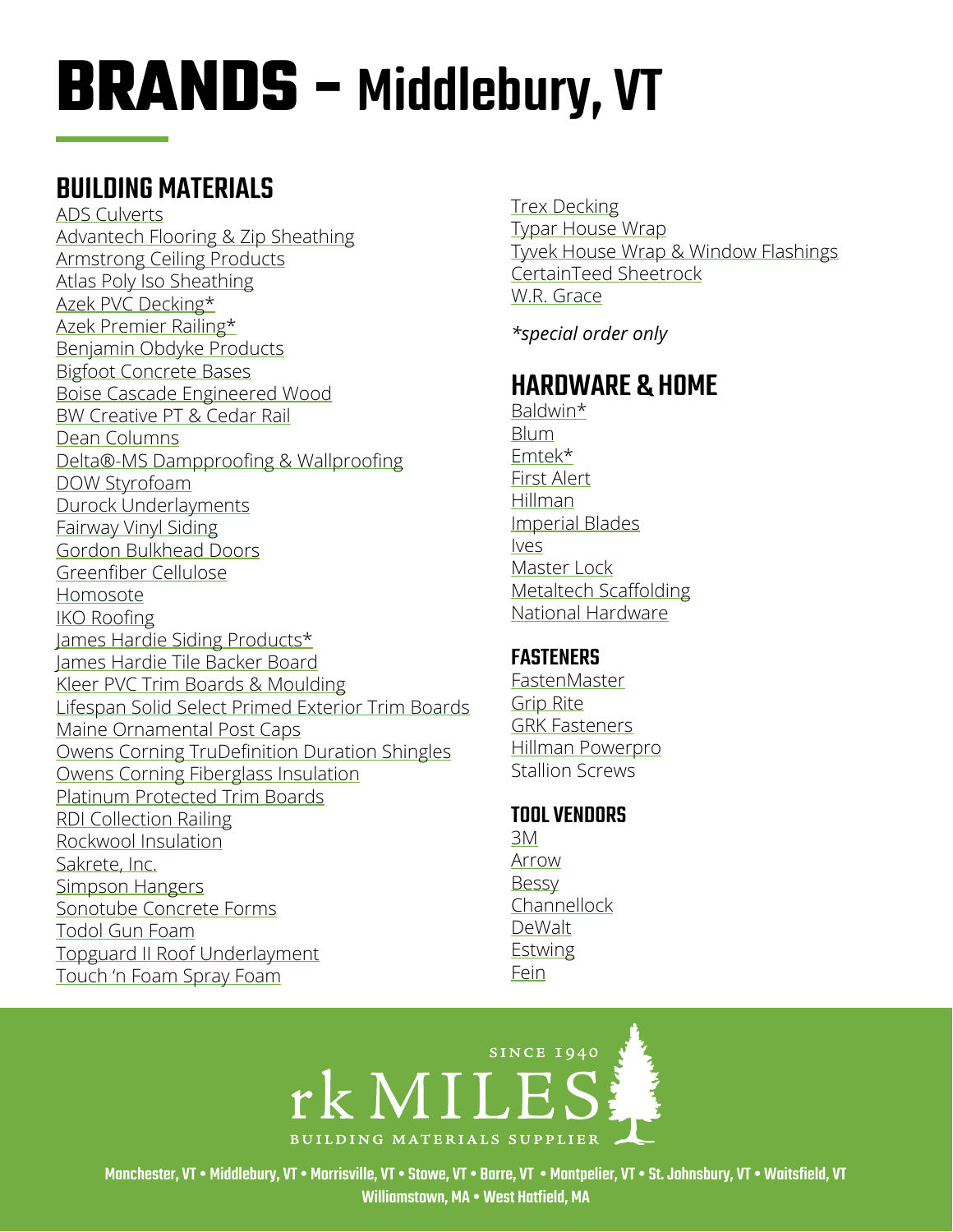# **BRANDS - Middlebury, VT**

## TOOL VENDORS CONT'D...

Festool Freud **Imperial Blades** Irwin **Kreg** Makita Midwest Milwaukee Paslode Marshalltown Tools Porter Cable Shark Grip Skil Stabilia **Stanley Bostitch Stanley Tools** Stiletto **Vulcan Tools** 

### **DOORS & WINDOWS**

**Brosco** Jeld-Wen Doors Marvin Masonite Paradigm Reeb Millwork Simpson Therma-Tru

#### **DECORATIVE HARDWARE**

**Baldwin** Emtek Schlage

#### **PAINT CAULK**

Dap **Exact Color GE Silicone**  $|QXQ|$ Loctite Power Grab Phenoseal  $PL$ Geocel

**CLEAR FINISHES** Helmsman Spar Urethane Minwax Polyurethanes Watco

**EPOXY West System** 

**LEAD WORK PRODUCTS Tyvek Suits** Zip Wall System

**PAINT - INTERIOR Valspar Paints** Zinsser Perma-White

**PAINT - EXTERIOR Valspar Paints** 

**PAINT SUNDRIES & TOOLS** Hyde



Manchester, VT • Middlebury, VT • Morrisville, VT • Stowe, VT • Barre, VT • Montpelier, VT • St. Johnsbury, VT • Waitsfield, VT Williamstown, MA . West Hatfield, MA